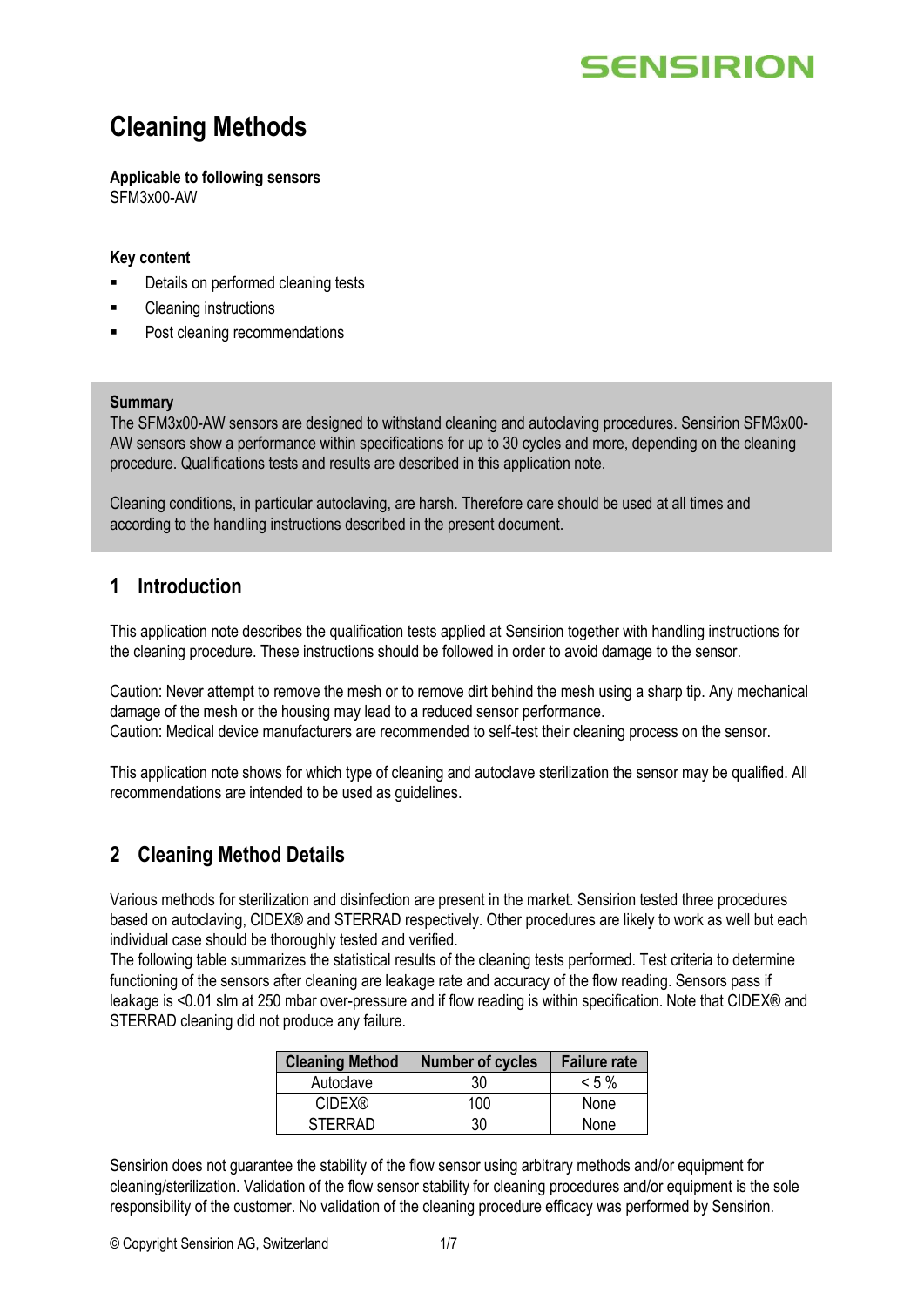

#### **2.1 Autoclave Test**

The sensor stability against autoclaving was tested in a Laboklav 80 MSLV by repeatedly cycling through the following autoclave steps:

- 135 °C and -0.8... + 2.15 bar gauge pressure for 5 min
- **•** Drying through evacuation for 5 min
- Cool down to  $50 °C$

Testing was done with various batches. The statistics of 100 samples revealed an overall failure rate below 5%. The figure below shows the exemplary flow-error of 30 units SFM3300-250-AW after autoclaving.



**Figure 1.** Exemplary flow-error of 30 units SFM3300-250-AW after autoclaving

#### **2.2 CIDEX® Test**

The stability of the sensor against cleaning in a liquid solution has been tested by repeatedly cycling the sensors in CIDEX® activated dialdehyde solution for 10 cycles and an extended immersion, using the following steps:

- **•** Complete immersion of clean and dry sensor in CIDEX® for 15 min at ambient temperature  $(-21 \degree C)$
- All cavities were brought in contact with CIDEX<sup>®</sup>
- Sensor was removed and thoroughly rinsed with distilled water. This procedure was repeated twice, for a total of three rinses. Each rinse was carried out for approx. 5 minutes in duration and a large volume of fresh distilled water.
- Subsequent rinsing in isopropanol to facilitate the drying process.
- Sensor was entirely dried before re-connection and re-use.

After these 10 cycles, test measurements were performed for each sensor. The sensors were then re-immersed for a prolonged period of >25 hours in CIDEX, which is equivalent to 100 cycles of 15 minutes.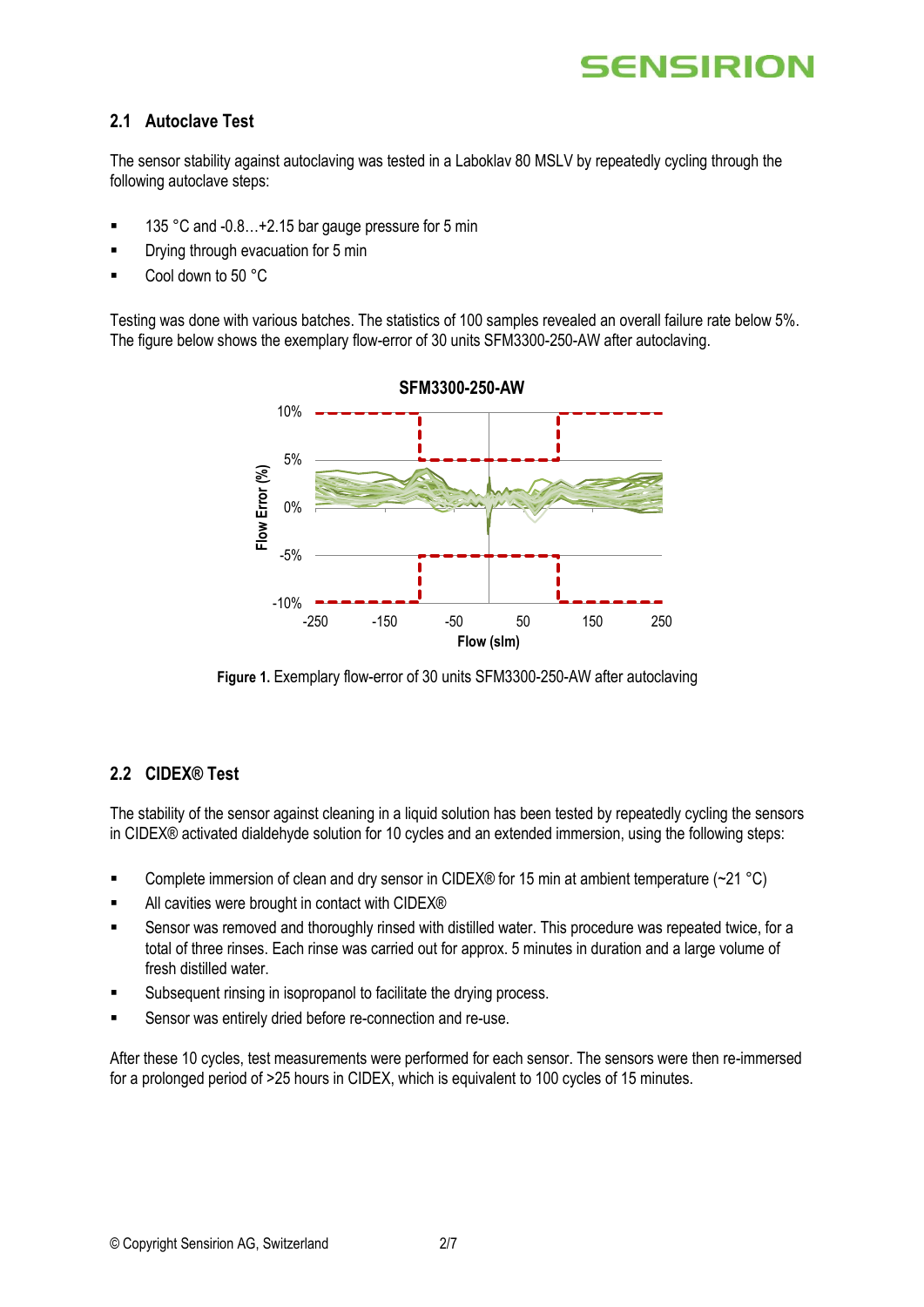

#### **2.3 STERRAD Test**

20 Sensirion SFM3300-250-AW sensors were sterilized in a STERRAD 100S machine. 2 samples were used as control samples. Every 5 cycles 3 sensors were removed. A maximum of 30 cycles were tested. Samples were measured back before and after STERRAD procedure. For the entire flow range all samples remained within specifications and no dependency on the number of STERRAD cycles was found. The following figure shows the relative average drift over all 18 samples versus the number of cycles.



Relative Drift "Before vs. After" STERRAD

**Figure 2.** Relative average drift over all 18 samples versus the number of cycles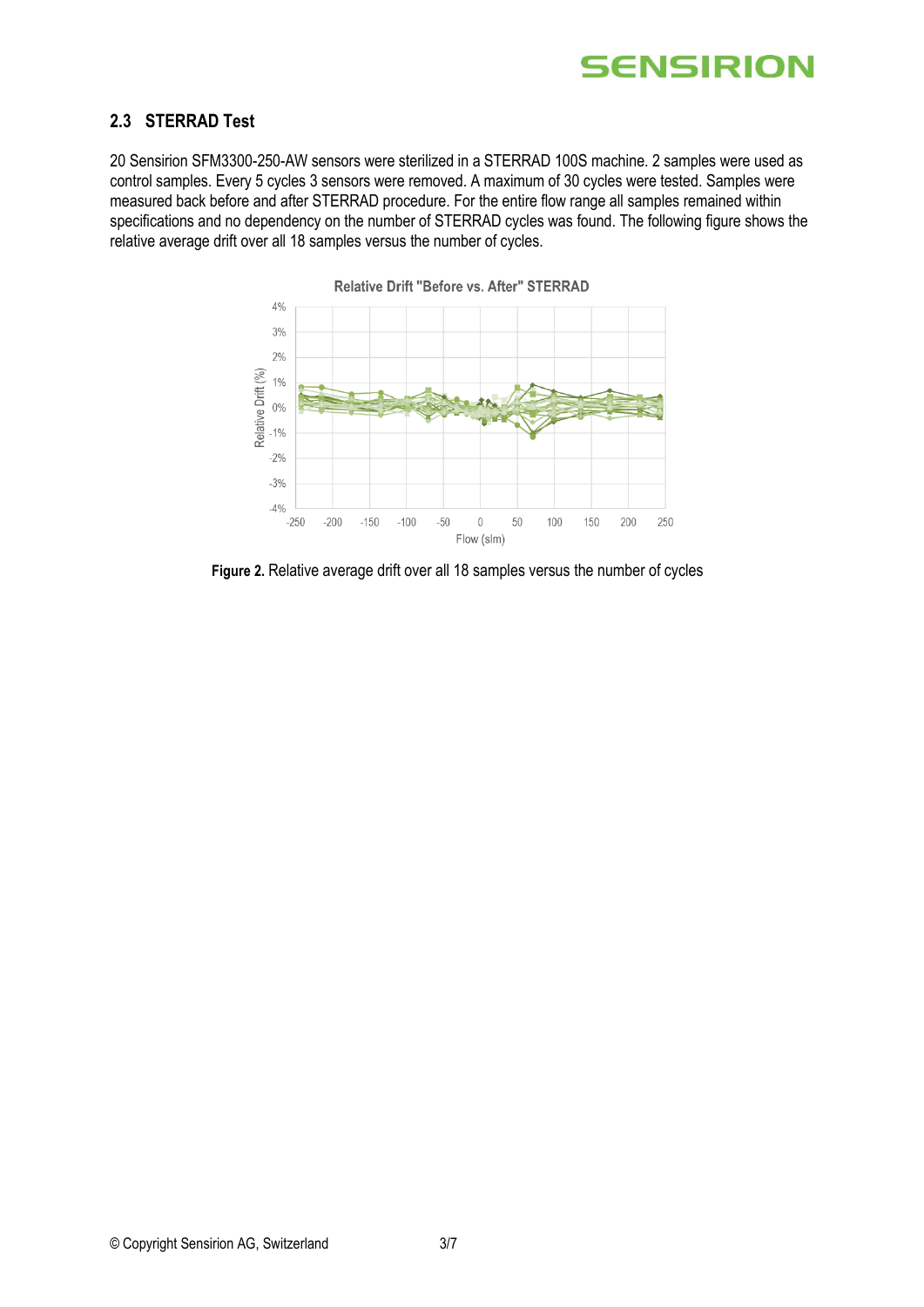## **3 Cleaning Instructions**

#### **3.1 Autoclave Sterilization**

**Step 1:** Disconnect all hoses, tubes and electrical connectors before initiating autoclave sterilization.

**Step 2:** Read and follow the instructions of your autoclave device. Follow all safety precautions. **Caution: As flow sensors are sensitive devices special care should be taken to avoid dirt and residues from entering the sensor.**

**Step 3:** Ensure to place the sensor in a vertical position during autoclaving in order to avoid water from collecting inside the sensor housing.

**Step 4:** After autoclave allow the flow sensor to cool down and dry entirely before continued usage. We recommend letting the sensor dry in a clean and low-humidity environment. Filtered, oil and contaminant-free pressured air may be used carefully to enhance drying, but may accelerate wear and drift. Drying the sensor in an oven at moderate temperatures ( $\leq 50$   $\degree$  C) is possible.

**Step 5:** Visually inspect the part after autoclaving. Parts which are mechanically damaged (visible cracks, distorted parts or altered colour) must be replaced.

**Caution: Allow any liquid to evaporate entirely before re-connecting and using the sensor again.**

#### **3.2 CIDEX® Cleaning**

**Step 1:** Disconnect all hoses, tubes and electrical connectors before beginning with liquid agent cleaning.

**Step 2:** Read and follow the instructions of how to prepare, activate, use and dispose of the CIDEX® solution. Follow all safety precautions.

#### **Caution: As flow sensors are sensitive devices special care should be taken to avoid dirt and residues from entering the sensor.**

**Step 3:** Entirely submerge clean and dry sensor in CIDEX® solution. Gently move the sensor within the cleaning agent to allow solution to enter all cavities. Soak sensor in CIDEX for 15 min at ambient temperature (~21 °C).

**Step 4:** Remove sensor from bath and take care to pour excess cleaning agent from sensor housing. Thoroughly rinse with distilled (!) water. Repeat this procedure twice, for a total of three rinses. Each rinse should be carried out for a minimum of one minute in duration, and a large volume of fresh (!) distilled (!) water. Subsequently rinse in isopropanol alcohol in order to facilitate the drying process.

**Step 5:** Let the sensor dry in a clean and low-humidity environment. Filtered, oil and contaminant-free pressured air may be used carefully to enhance drying speed, but may accelerate wear and drift. Drying the sensor in an oven at moderate temperatures (≤50 °C) is possible.

**Step 6:** Visually inspect the part after cleaning process. Parts which are mechanically damaged (visible cracks, distorted parts or altered colour) must be replaced.

#### **Caution: Allow any liquid to evaporate entirely before re-connecting and using the sensor again.**

**Note:** Please refer to the CIDEX® solution instructions for more details on how to prepare, activate, use and dispose of the CIDEX® solution.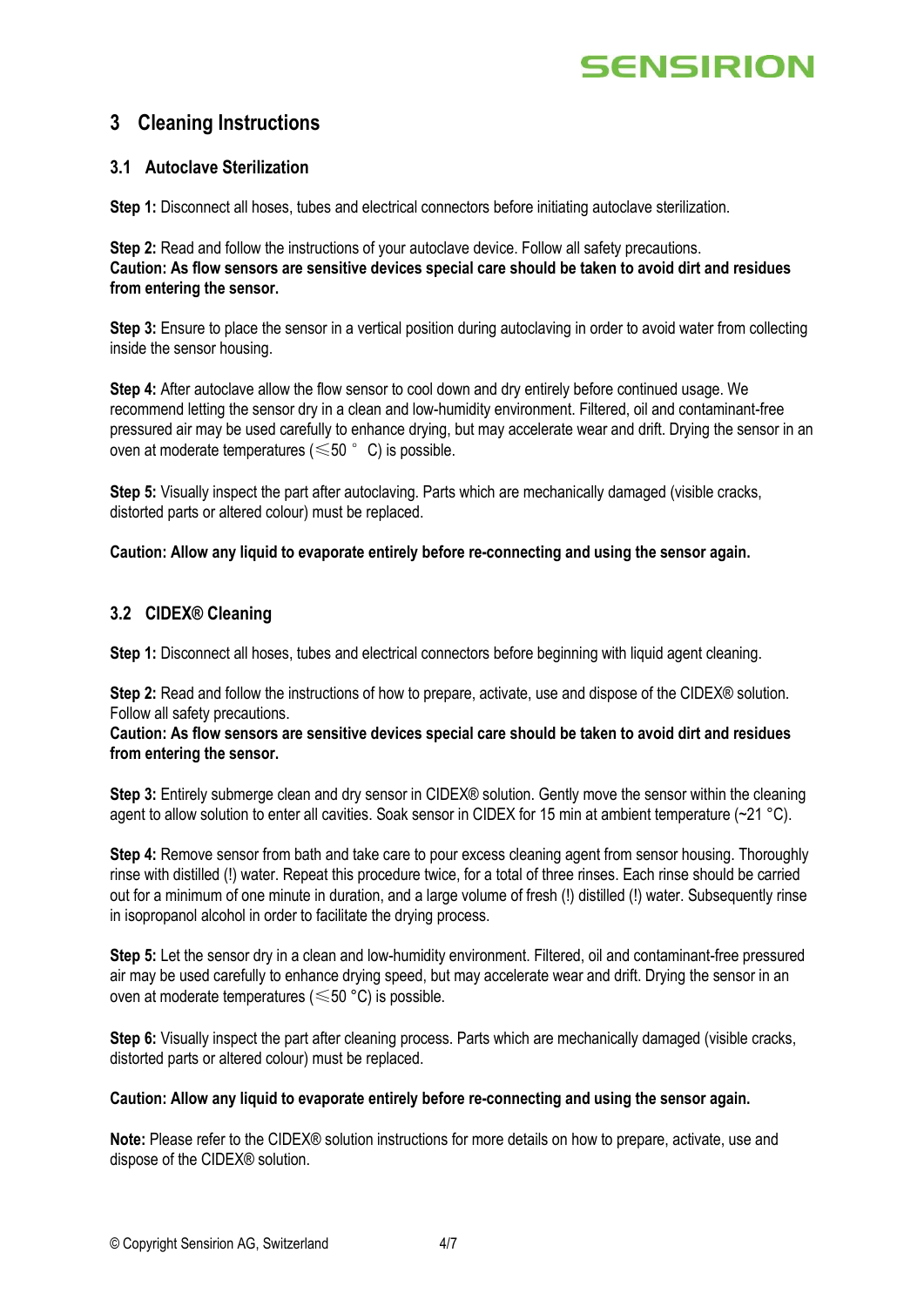

#### **3.3 STERRAD Cleaning**

Carefully follow the handling instructions of your STERRAD device and consider post cleaning test procedures outlined in this application note after each STERRAD cycle and before each use.

#### **3.4 Other methods of sterilization**

Other methods of sterilization have not been evaluated by Sensirion. If you are interested in evaluating other methods or substances, please contact Sensirion.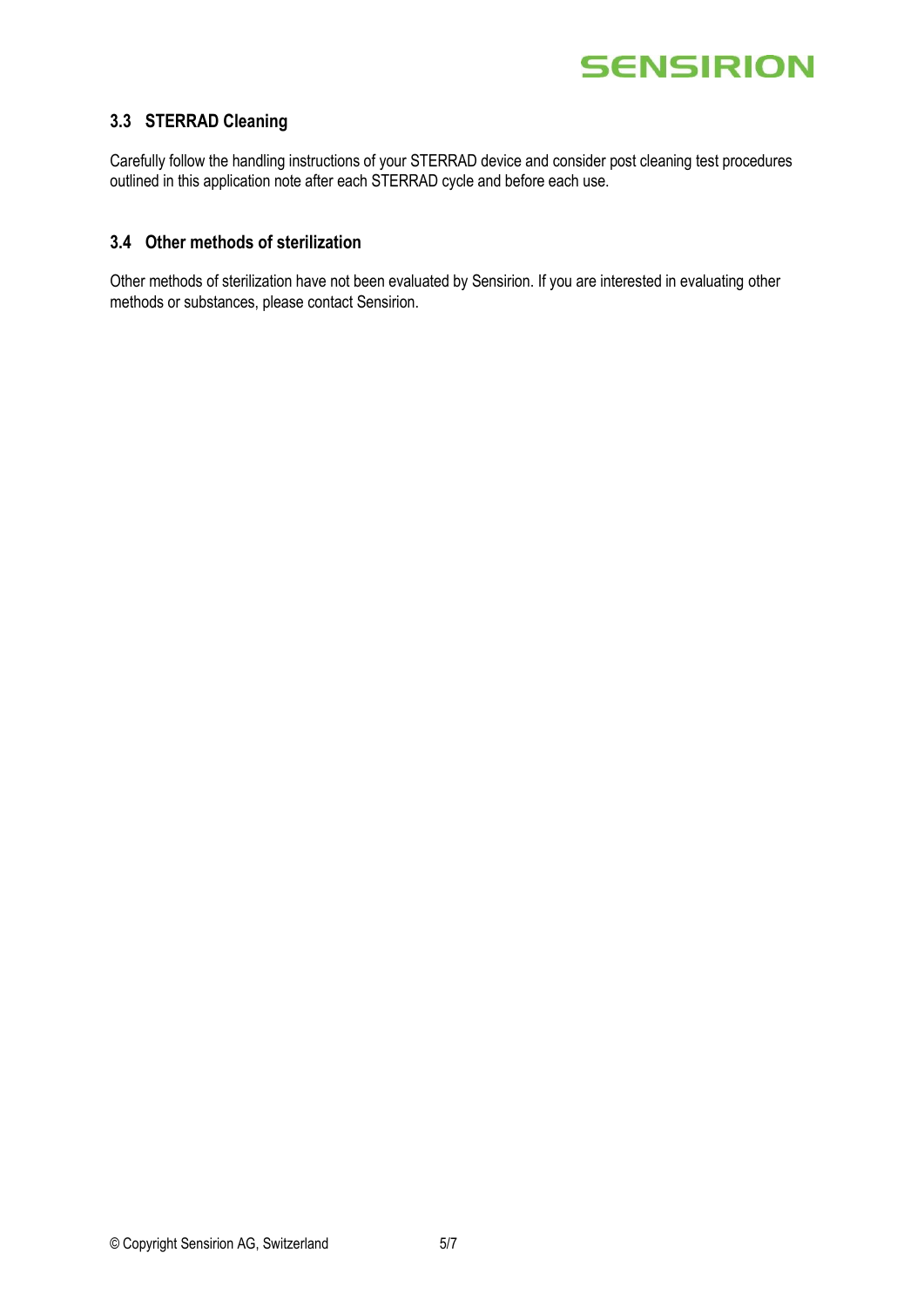## **4 Post Autoclave/Cleaning Recommendation**

For each flow sensor Sensirion gives a recommended range of autoclaving and cleaning cycles which typically can be performed with the sensor remaining within the specifications. Since the autoclave procedure is harsh and leads to accelerated aging of the sensor it is possible that a single sensor over- or underachieves the typical number of cycles. Residues from the cleaning processes may affect the accuracy of the sensor. Therefore, Sensirion recommends different post cleaning / pre-use tests to ensure correct operation:

- a) Offset test with zero flow and sensor in horizontal position. Recommended:
	- $SFM3200-AW$  offset  $< 0.1$  slm
	- $\blacksquare$  SFM3300-AW offset < 0.2 slm
	- SFM3400-AW offset < 0.05 slm
- b) Measure a defined flow point with references to other sensors or critical regimes.
- c) Leakage test<sup>1</sup>: According to requirements within customer's application.

The highest certainty of detection is reached by performing all three tests. However, it is possible to combine any two or select only one of above tests if a lower certainty is acceptable. The recommendations given are only a guide and should be adapted by the medical device manufacturer according to the use case.

## **5 Considerations for integrating flow sensors into medical devices**

The autoclave and cleaning procedures described above should be used as a guideline for cleaning and disinfection of the sensors as these are verified procedures. Nonetheless it is recommended to carry out own tests to ensure the cleaning procedures and equipment is suitable for using with the flow sensors. Our recommended post cleaning test procedures can help to perform own tests. All other handling instructions and recommendations in the datasheets should be followed as well.

For more details, please contact Sensirion.

<sup>&</sup>lt;sup>1</sup> If leak tightness is critical in customer application, it remains customer's sole responsibility to leak-test the sensor before usage. It is solely the customer's responsibility to ensure that the sensor does not create a critical situation for a patient or user.